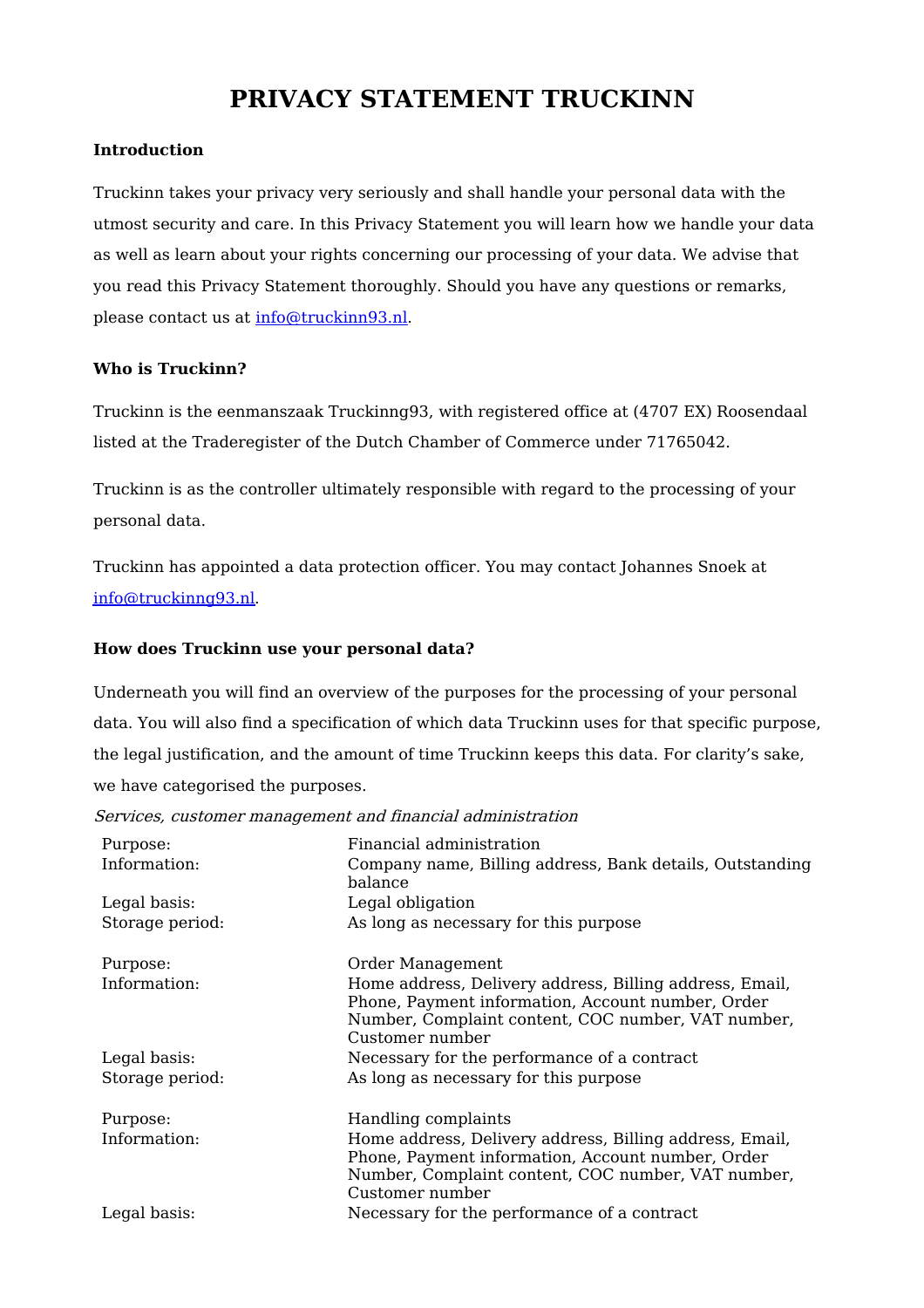| Storage period:          | As long as necessary for this purpose                                                                                                                                                              |
|--------------------------|----------------------------------------------------------------------------------------------------------------------------------------------------------------------------------------------------|
| Purpose:<br>Information: | Invoicing<br>Home address, Delivery address, Billing address, Email,<br>Phone, Payment information, Account number, Order<br>Number, Complaint content, COC number, VAT number,<br>Customer number |
| Legal basis:             | Necessary for the performance of a contract                                                                                                                                                        |
| Storage period:          | As long as necessary for this purpose                                                                                                                                                              |
| Purpose:                 | <b>Services</b>                                                                                                                                                                                    |
| Information:             | Home address, Email, Customer file data, Financial data,<br>Data necessary to provide the service, Data generated by<br>the service                                                                |
| Legal basis:             | Necessary for the performance of a contract                                                                                                                                                        |
| Storage period:          | As long as necessary for this purpose                                                                                                                                                              |
| Purpose:                 | Handling complaints                                                                                                                                                                                |
| Information:             | Home address, Email, Customer file data, Financial data,<br>Data necessary to provide the service, Data generated by<br>the service                                                                |
| Legal basis:             | Necessary for the performance of a contract                                                                                                                                                        |
| Storage period:          | As long as necessary for this purpose                                                                                                                                                              |
| Purpose:                 | Invoicing                                                                                                                                                                                          |
| Information:             | Home address, Email, Customer file data, Financial data,<br>Data necessary to provide the service, Data generated by<br>the service                                                                |
| Legal basis:             | Necessary for the performance of a contract                                                                                                                                                        |
| Storage period:          | As long as necessary for this purpose                                                                                                                                                              |
| Purpose:                 | <b>CRM</b>                                                                                                                                                                                         |
| Information:             | Name, Username, Email, Location, Order history, Social<br>media account, User ID, Phone                                                                                                            |
| Legal basis:             | Legitimate interests                                                                                                                                                                               |
| importance:              | Commercial interests                                                                                                                                                                               |
| Storage period:          | As long as necessary for this purpose                                                                                                                                                              |
| Purpose:                 | Job application                                                                                                                                                                                    |
| Information:             | Name, Username, Email, Location, Order history, Social<br>media account, User ID, Phone                                                                                                            |
| Legal basis:             | Legitimate interests                                                                                                                                                                               |
| importance:              | Commercial interests                                                                                                                                                                               |
| Storage period:          | As long as necessary for this purpose                                                                                                                                                              |
| Marketing                |                                                                                                                                                                                                    |
| Purpose:                 | Direct marketing                                                                                                                                                                                   |
| Information:             | Name, Home address, Email, Click behaviour, Online<br>behaviour, Interest in a product, Social media account,<br>User ID, Order history, Billing address Legitimate interests                      |

Legal basis: Legitimate interests Interest concerned: Commercial interests

Storage period: As long as necessary for this purpose Purpose: Affiliate marketing Information: Name, Home address, Email, Click behaviour, Online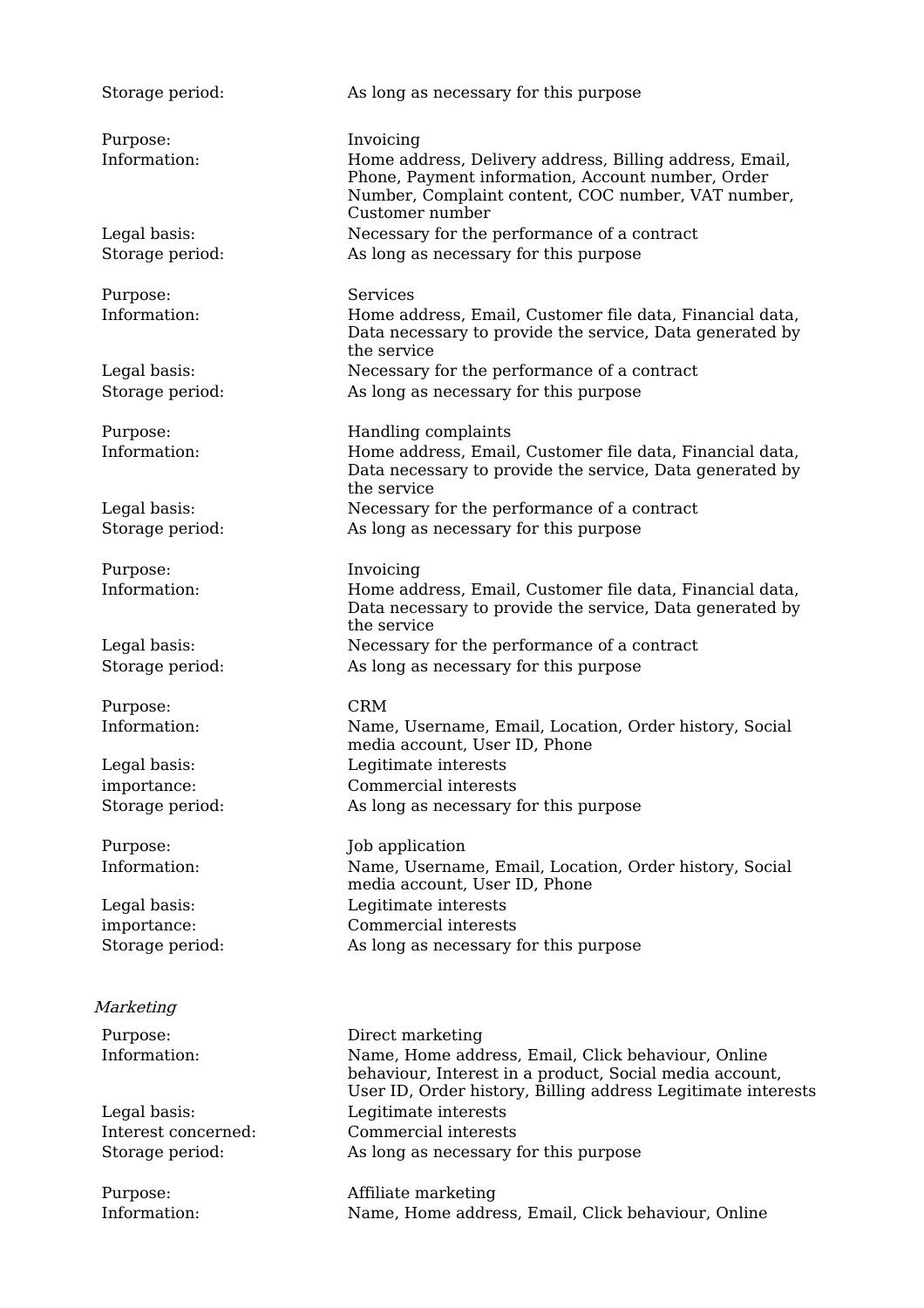Purpose: Retargeting

#### Website

Purpose: A/B testing

behaviour, Interest in a product, Social media account, User ID, Order history, Billing address Legitimate interests Legal basis: Legitimate interests Interest concerned: Commercial interests Storage period: As long as necessary for this purpose

#### Purpose: Newsletter

Information: Name, Home address, Email, Click behaviour, Online behaviour, Interest in a product, Social media account, User ID, Order history, Billing address Legitimate interests Legal basis: Legitimate interests Interest concerned: Commercial interests Storage period: As long as necessary for this purpose

Information: Name, Home address, Email, Click behaviour, Online behaviour, Interest in a product, Social media account, User ID, Order history, Billing address Legitimate interests Legal basis: Legitimate interests Interest concerned: Commercial interests Storage period: As long as necessary for this purpose

Purpose: Social media marketing Information: Name, Home address, Email, Click behaviour, Online behaviour, Interest in a product, Social media account, User ID, Order history, Billing address Legitimate interests Legal basis: Legitimate interests Interest concerned: Commercial interests Storage period: As long as necessary for this purpose

Purpose: Behavioural targeting Information: Name, Home address, Email, Click behaviour, Online behaviour, Interest in a product, Social media account, User ID, Order history, Billing address Legitimate interests Legal basis: Legitimate interests Interest concerned: Commercial interests Storage period: As long as necessary for this purpose

Purpose: Loyalty program Information: Name, Home address, Email, Click behaviour, Online behaviour, Interest in a product, Social media account, User ID, Order history, Billing address Legitimate interests Legal basis: Legitimate interests Interest concerned: Commercial interests Storage period: As long as necessary for this purpose

Purpose: Website analytics Information: Online behaviour, Location Legal basis: Legitimate interests Interest concerned: Commercial interests Storage period: As long as necessary for this purpose

Information: Online behaviour, Location Legal basis: Legitimate interests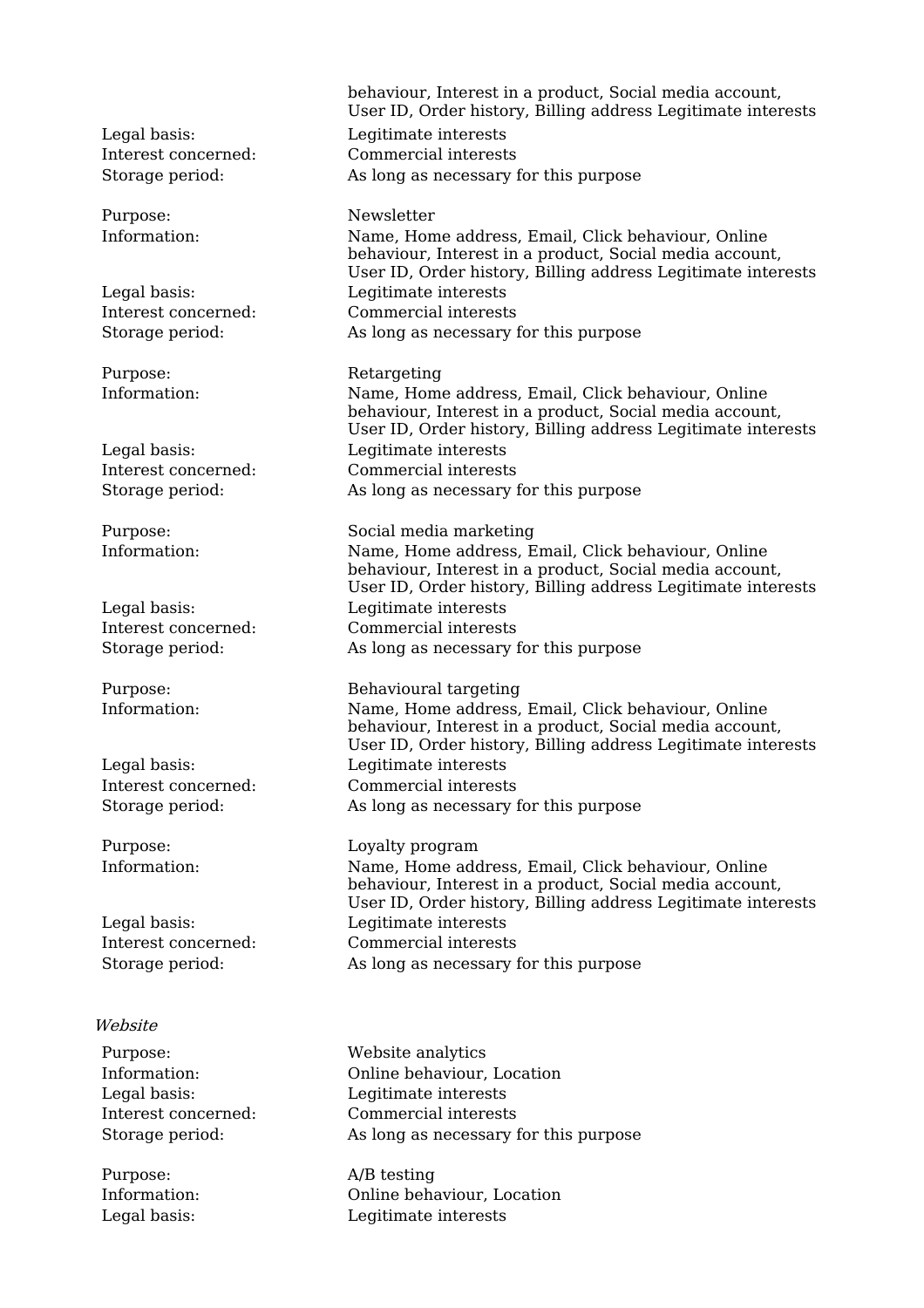| Interest concerned:<br>Storage period: | Commercial interests<br>As long as necessary for this purpose |
|----------------------------------------|---------------------------------------------------------------|
| Purpose:                               | Account.                                                      |
| Information:                           | Name, Address, Email, Username, User ID, Message<br>content   |
| Legal basis:                           | Necessary for the performance of a contract                   |
| Storage period:                        | As long as necessary for this purpose                         |
| Purpose:                               | Submitting reviews or messages                                |
| Information:                           | Name, Address, Email, Username, User ID, Message<br>content   |
| Legal basis:                           | Necessary for the performance of a contract                   |
| Storage period:                        | As long as necessary for this purpose                         |
| Purpose:                               | Chat feature                                                  |
| Information:                           | Name, Address, Email, Username, User ID, Message<br>content   |
| Legal basis:                           | Necessary for the performance of a contract                   |
| Storage period:                        | As long as necessary for this purpose                         |

### Security and fraud prevention

| Purpose:            | Camera surveillance                                                                                |
|---------------------|----------------------------------------------------------------------------------------------------|
| Information:        | Security video footage, Security photo footage, Photos,<br>Phone, Password, Financial equity, Name |
| Legal basis:        | Legitimate interests                                                                               |
| Interest concerned: | Commercial interests                                                                               |
| Storage period:     | As long as necessary for this purpose                                                              |
| Purpose:            | ID verification                                                                                    |
| Information:        | Security video footage, Security photo footage, Photos,<br>Phone, Password, Financial equity, Name |
| Legal basis:        | Legitimate interests                                                                               |
| Interest concerned: | Commercial interests                                                                               |
| Storage period:     | As long as necessary for this purpose                                                              |
| Purpose:            | data security                                                                                      |
| Information:        | Security video footage, Security photo footage, Photos,<br>Phone, Password, Financial equity, Name |
| Legal basis:        | Legitimate interests                                                                               |
| Interest concerned: | Commercial interests                                                                               |
| Storage period:     | As long as necessary for this purpose                                                              |
|                     |                                                                                                    |

## Research and Development

| Purpose:            | Market research                                                                                |
|---------------------|------------------------------------------------------------------------------------------------|
| Information:        | Habits, Lifestyle, Social contacts, Online behaviour, Home<br>address, Email, Behavioural data |
| Legal basis:        | Legitimate interests                                                                           |
| Interest concerned: | Commercial interests                                                                           |
| Storage period:     | As long as necessary for this purpose                                                          |

## **How did we obtain your personal data?**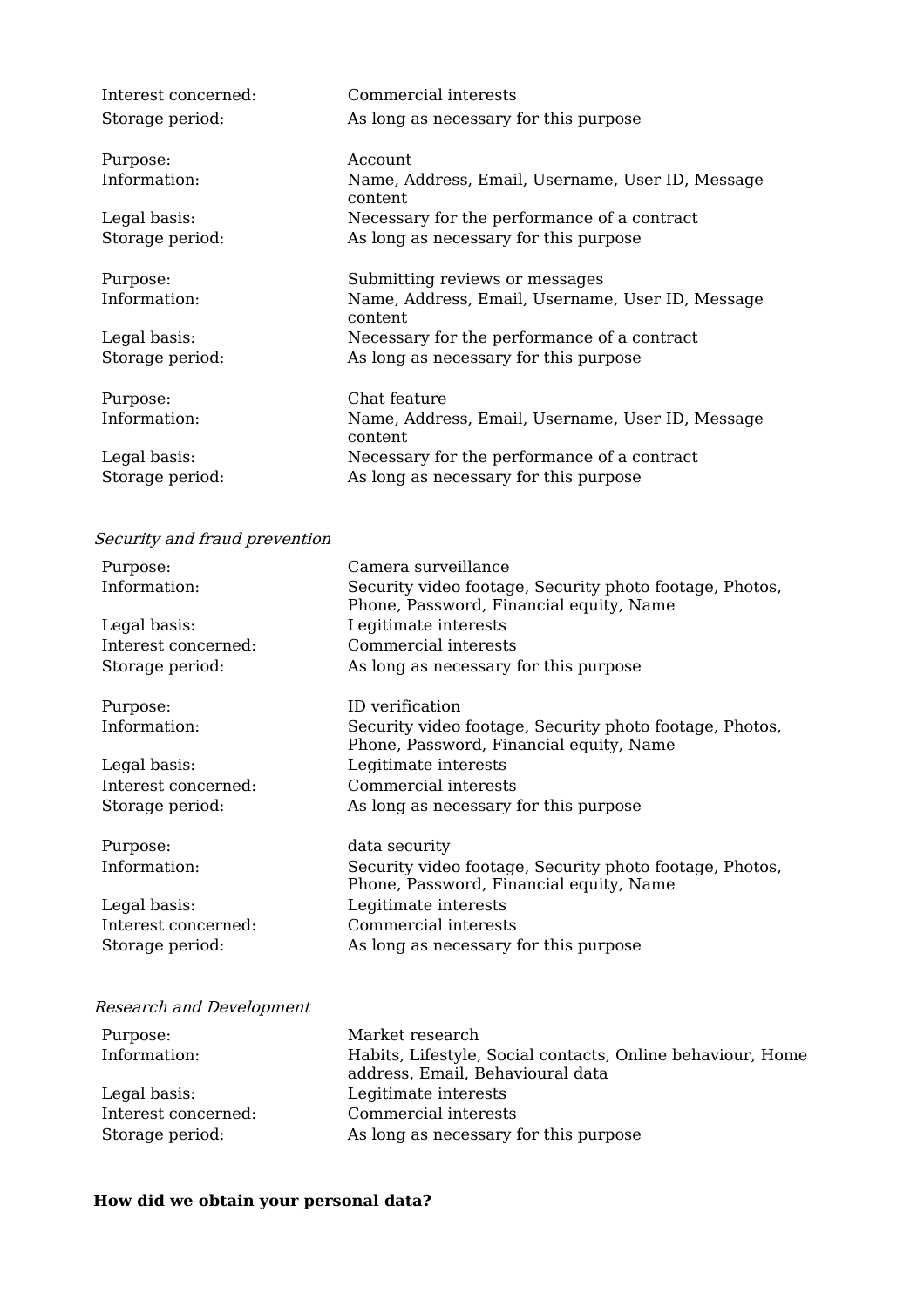Truckinn has obtained your data because you have provided this data to us.

#### **What are your rights?**

Under the European General Data Protection Regulation you have a number of rights with regard to your data and the processing thereof:

#### **Access**

You may access your personal information and make any necessary changes in your account. If you would like to see which personal data Truckinn has obtained about you, you may exercise your right of access by submitting a request to Truckinn.

#### Making changes

If you wish to make changes to the personal information that you have seen as a result of a request for access and you are unable to make the changes yourself in your account, you may request that Truckinn makes these changes for you. You may request that Truckinn modifies, corrects, supplements, erases or shields your information.

### Restriction of processing of personal data

You also have the right, under certain conditions, to ask Truckinn to restrict the processing of your personal data.

### Right to object

If processing of your data takes place on the grounds of 'legitimate interest' by Truckinn or a third party, you have the right to object to that processing.

### Portability of data

You have the right to obtain your personal data from Truckinn. Truckinn will provide this in a structured and commonly used format, which can easily be opened using commonly used digital systems.

### Withdrawing consent

When the legal basis for a particular processing is your explicit consent, you have the right to withdraw that consent. This does not affect past processing, but does mean that we will no longer be allowed to process this data in the future. It may also result in Truckinn no longer being able to provide you with certain services.

#### Response from Truckinn

A request can be sent to [info@truckinn93.nl](mailto:info@truckinn93.nl). Truckinn will comply with your request as soon as possible and in any case no later than one (1) month after Truckinn has received such a request. If Truckinn rejects your request, we will indicate in our reply why the request was